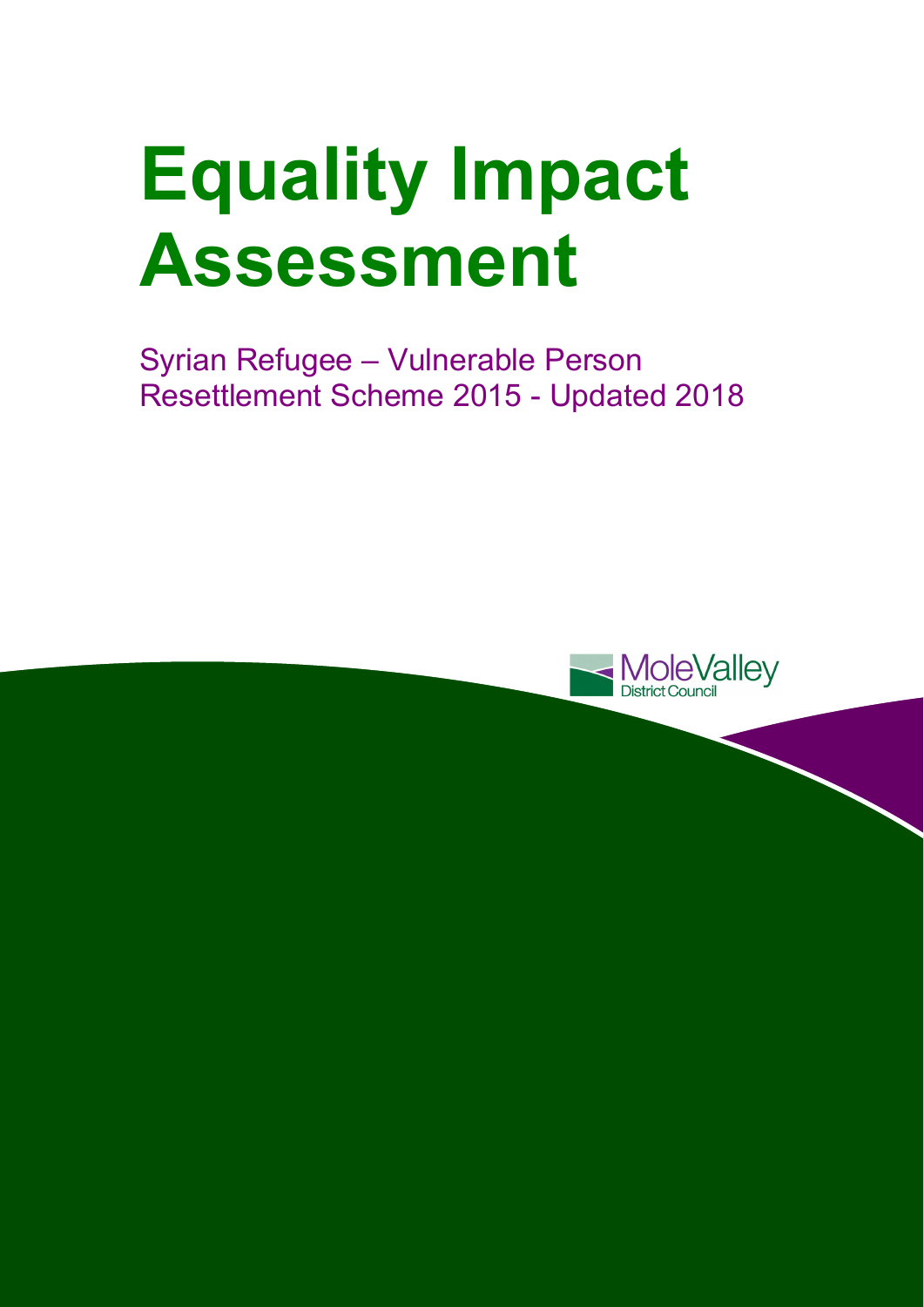#### **Section 1: Introduction and background**

| What is being assessed?          | Syrian Refugee - Vulnerable Person<br><b>Resettlement Scheme</b> |
|----------------------------------|------------------------------------------------------------------|
| <b>Business unit</b>             |                                                                  |
| Job title of assessor            | <b>Alison Wilks</b>                                              |
| <b>Strategic Management Lead</b> | Rachel O'Reilly                                                  |
| Date of assessment               | 24 September 2018                                                |
| Is this a new or existing        | <b>New</b>                                                       |
| function or policy?              |                                                                  |

**Description of the function or policy, including:** 

**The aims and scope** 

l

- **The main beneficiaries or users**
- **The main equality issues and barriers, and the protected characteristics**<sup>1</sup> **they relate to (not all assessments will encounter issues relating to every protected characteristic)**

The Syrian Vulnerable Persons Resettlement Scheme (VPRS) aims to provide a structured and phased programme of resettlement for the most vulnerable refugees living in camps.

Selection is based on the following criteria: 'women and girls at risk; survivors of violence and/or torture; refugees with legal and/or physical protection needs; refugees with medical needs or disabilities; children and adolescents at risk; persons at risk due to their sexual orientation or gender identity; and refugees with family links in resettlement countries'.

The Council has participated in the scheme to from October 2015.

The Council meets the Home Office requirements of the VPRS and this involves securing and furnishing accommodation, meeting and greeting the refugee households, arranging translation services, commissioning the East Surrey Family Support Programme to provide support, health, welfare and integration services and English for Speakers of other Languages courses.

From 2018 resettlement in the first year will also be provided by Council and Home Office approved local Community Sponsors.

#### **Description of how the function or policy fits into the Council's Corporate Priorities or other local, regional or national plans and priorities**

<sup>1</sup>The protected characteristics are age, sex, disability, pregnancy and maternity, race and ethnicity, religion and belief, gender reassignment, sexual orientation, and marriage and civil partnership (Source: Equality Act 2010)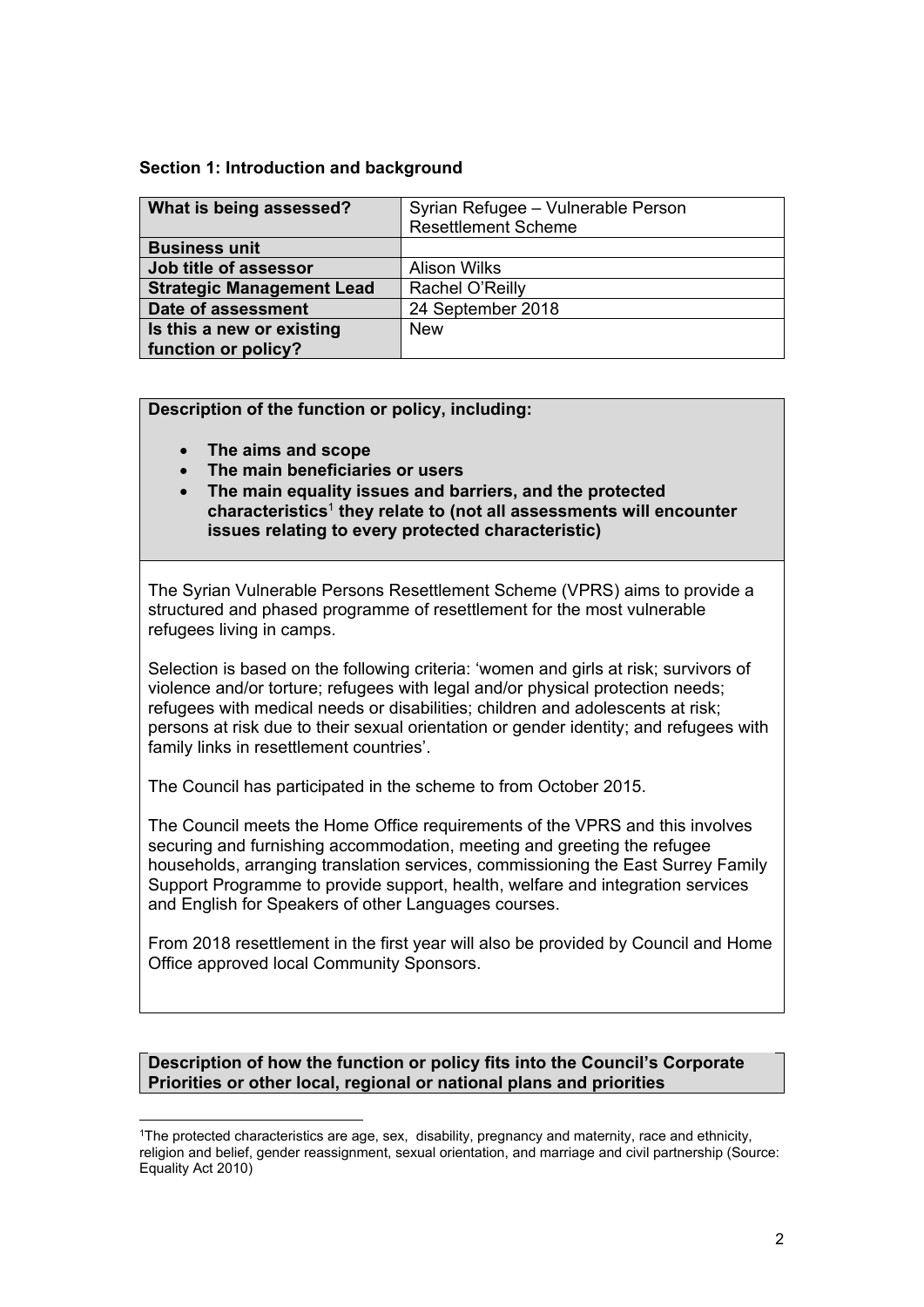# **PROSPERITY**

- **A vibrant local economy with thriving towns and villages** 
	- o The resettlement of refugee households in Mole Valley will add to the diversity of the area and the households will have the opportunity in the long term to contribute to the local economy through employment and voluntary work.

# **COMMUNITY WELLBEING**

**Active communities and support for those who need it** 

- **Improve opportunities for residents to live active lives.**
- **Promote community spirit, encourage individuals, families and communities to be support each other and help our neighbourhoods to be more resilient in times of need.** 
	- o Refugee households will need help and support to integrate within the local community and to improve their overall wellbeing. The VPRS and Community Sponsorship Scheme present opportunities across the local community to welcome and support refugee households and work closely together to promote community spirit.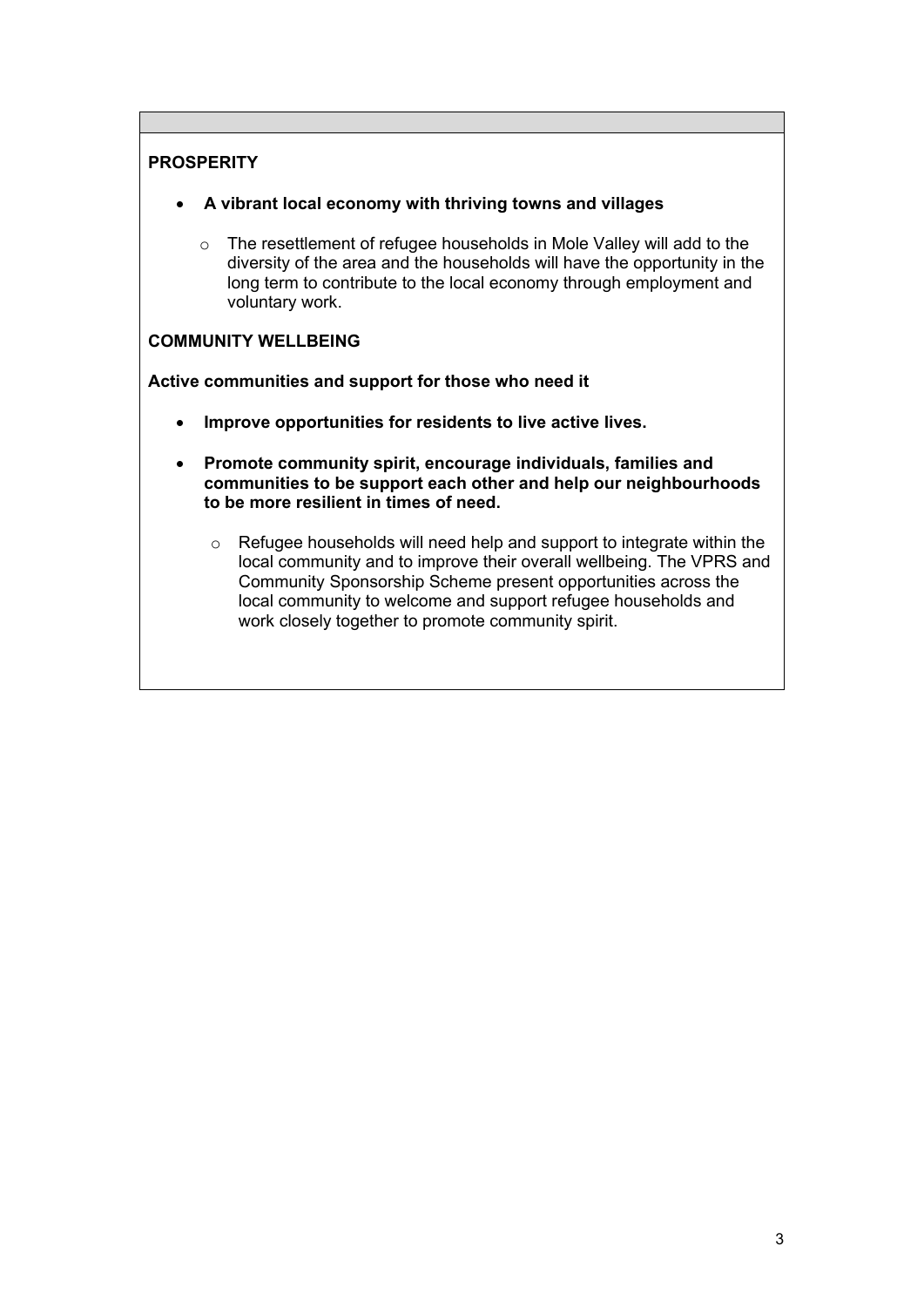# **Section 2: Analysis and assessment**

**Indicate for each protected characteristic whether there may be a positive impact, negative impact, a mixture of both or no impact – using a tick in the appropriate columns** 

| <b>Protected</b><br>characteristics | <b>Positive</b> | <b>Negative</b> | <b>No</b><br>impact | <b>Reason</b>                                                                                                                                                                                                                                                                   |
|-------------------------------------|-----------------|-----------------|---------------------|---------------------------------------------------------------------------------------------------------------------------------------------------------------------------------------------------------------------------------------------------------------------------------|
| Age                                 | ✓               |                 |                     | Refugees of all ages have<br>been accepted to be<br>resettled in Mole Valley and<br>this will continue under<br>Community Sponsorship.                                                                                                                                          |
| Sex                                 |                 |                 |                     | The VPRS aims to protect<br>refugee women who are at<br>risk and survivors of<br>violence.                                                                                                                                                                                      |
| <b>Disability</b>                   |                 |                 |                     | <b>Positive - The VPRS aims to</b><br>protect refugees with<br>medical needs or disabilities                                                                                                                                                                                    |
| Pregnancy and<br>maternity          |                 |                 |                     |                                                                                                                                                                                                                                                                                 |
| Race and ethnicity                  | ✓               |                 |                     | The VPRS is specifically for<br>refugees from Syria of all<br>faiths and beliefs. The<br>Neighbourhood Police are<br>notified of households that<br>are resettled and should any<br>negative incidents occur<br>they will be notified along<br>with the Surrey Prevent<br>Team. |
| Religion and belief                 | ✓               |                 |                     | The VPRS is specifically for<br>refugees from Syria. The<br>Neighbourhood Police are<br>notified of households that<br>are resettled and should any<br>negative incidents occur<br>they will be notified along<br>with the Surrey Prevent<br>Team.                              |
| Gender<br>reassignment              |                 |                 |                     | The VPRS aims to protect<br>refugees at risk due to their<br>sexual orientation or gender<br>identity                                                                                                                                                                           |
| Sexual orientation                  | ✓               |                 |                     | The VPRS scheme aims to<br>protect refugees at risk due                                                                                                                                                                                                                         |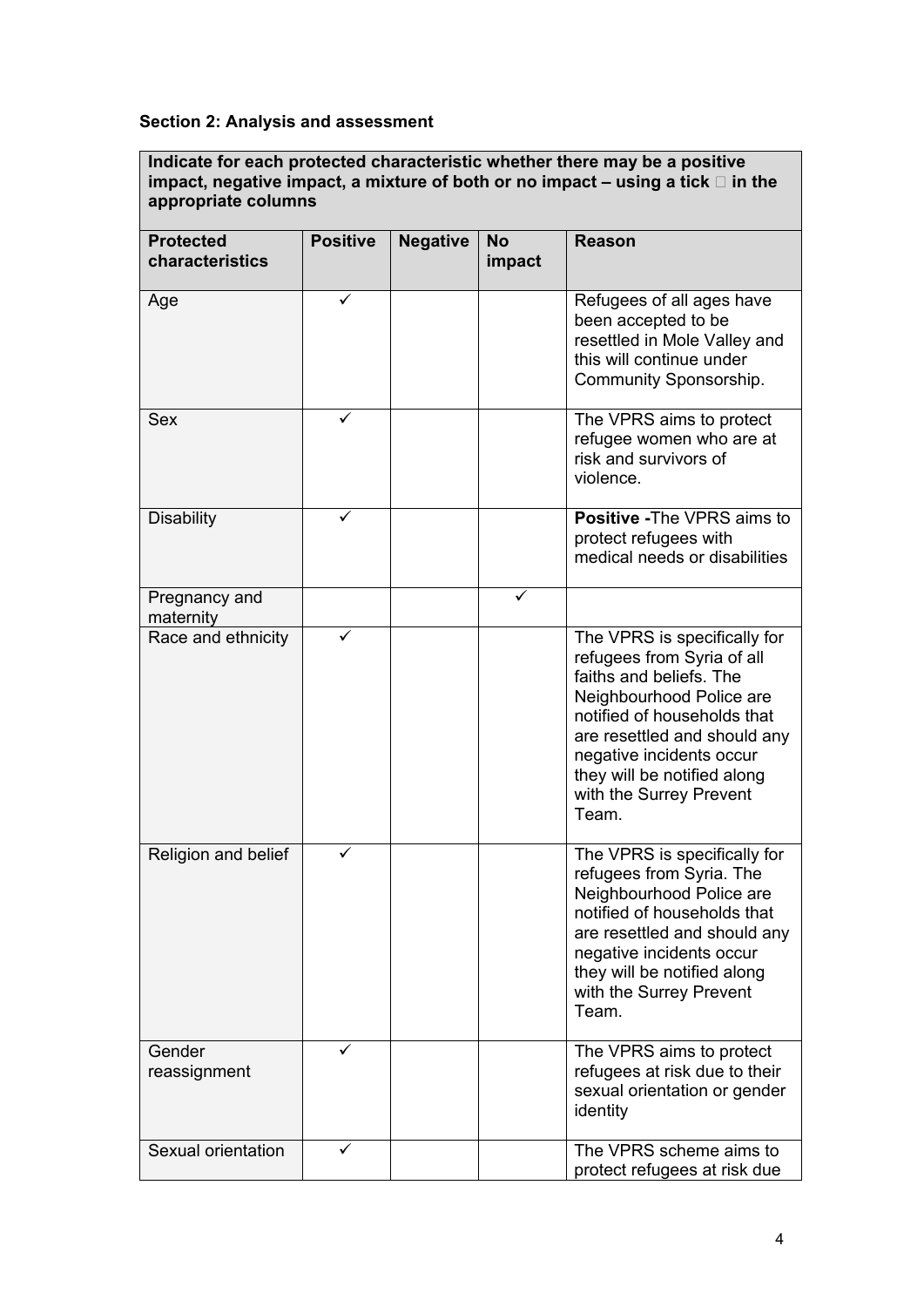#### **Indicate for each protected characteristic whether there may be a positive**  impact, negative impact, a mixture of both or no impact  $-$  using a tick  $\Box$  in the **appropriate columns**

| <b>Protected</b><br>characteristics                                                | <b>Positive</b> | <b>Negative</b> | <b>No</b><br>impact | <b>Reason</b>                                     |  |  |
|------------------------------------------------------------------------------------|-----------------|-----------------|---------------------|---------------------------------------------------|--|--|
|                                                                                    |                 |                 |                     | to their sexual orientation or<br>gender identity |  |  |
| Marriage and civil<br>partnership                                                  |                 |                 | ✓                   |                                                   |  |  |
| Other aspects to<br>consider                                                       | <b>Positive</b> | <b>Negative</b> | <b>No</b><br>impact | <b>Reason</b>                                     |  |  |
| Carers                                                                             |                 |                 | ✓                   |                                                   |  |  |
| Rural/urban<br>access issues                                                       |                 |                 | ✓                   |                                                   |  |  |
| HR issues (how<br>will staff with<br>protected<br>characteristics be<br>affected?) |                 |                 | ✓                   |                                                   |  |  |

**What can be done to reduce the effects of any negative impacts?**  Where negative impact cannot be completely diminished, can this be justified, and is it lawful?

There are currently no negative impacts.

**Where there are positive impacts, what changes have been or will be made?**  Who are the beneficiaries? How have they benefited?

The Council commissions' specialist services to meet the specific identified needs of refugees through the East Surrey Family Support Team and Community Sponsors will also play a role in the future

### **Section 3: Evidence gathering and fact-finding**

**What evidence is available to support your views above?**  Please include:

A summary of the available evidence